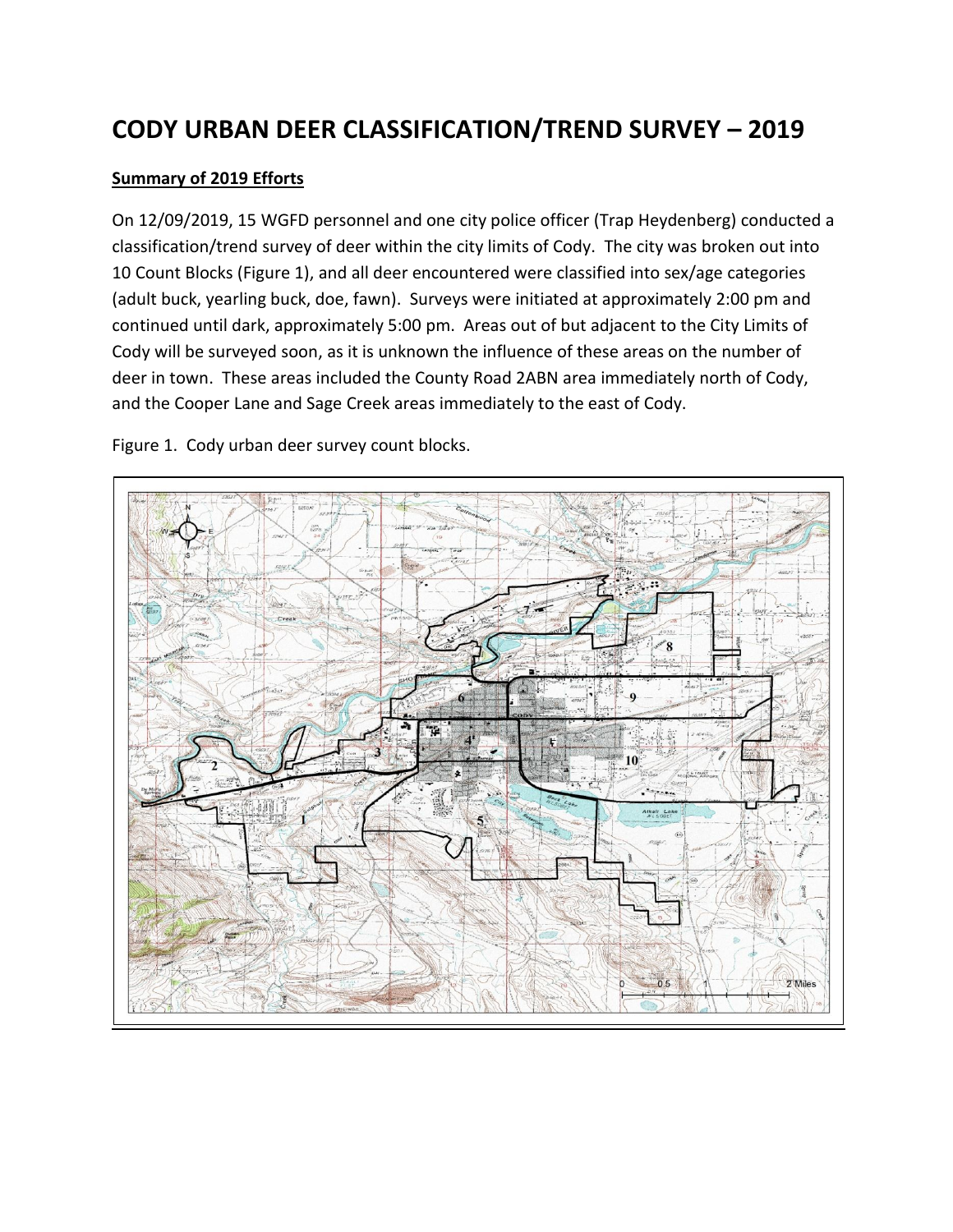Date: 12/10/2019 *Observers: Altermatt, J Burckhardt, Class, Cross,*  Gerrity, *Hodges, Herberger, Lassetter, Maichak, Mong, Skorupski, D. Smith, Swanson, Queen, Quick, Heydenberg (Cody PD).*

*Total Deer Observations (includes white-tailed deer)*

| Location                             | Ad Bucks | <b>Yrl Bucks</b>      | Does | Fawns | Unknown | Total |  |
|--------------------------------------|----------|-----------------------|------|-------|---------|-------|--|
| CB1                                  |          |                       |      | 3     |         | 12    |  |
| CB2                                  | 0        | 0                     |      |       | 0       |       |  |
| CB3                                  | ∍        | $\mathcal{D}_{\cdot}$ | 12   | 10    |         | 26    |  |
| CB4                                  |          |                       |      |       |         | 3     |  |
| CB5                                  | ◠        |                       | ◠    | ◠     |         | 6     |  |
| CB <sub>6</sub>                      |          |                       | 10   |       | 0       | 19    |  |
| CB7                                  |          | $\mathbf{\Omega}$     | 5    |       | 0       | 6     |  |
| CB <sub>8</sub>                      | ◠        |                       | 11   | 10    |         | 24    |  |
| C <sub>B</sub> 9                     | 3        |                       | 12   | 8     |         | 27    |  |
| CB10                                 | 10       | $\mathcal{D}_{\cdot}$ | 29   | 16    | 0       | 57    |  |
| <b>TOTAL</b>                         | 22       | 12                    | 89   | 57    |         | 180   |  |
| 38 bucks:100 does, 64 fawns:100 does |          |                       |      |       |         |       |  |

Table 1. 2019 observation data for all count blocks.

A total of 180 deer were observed within the City Limits of Cody. Deer fawn:doe ratios were 64:100 in the City Limits. Total buck ratios were 38:100 in the city limits with yearling buck ratios of 13:100 in the city limits and 25:100 for adult bucks.

### **Summary of Historical Data**

The total number of deer observed in the city limits from 2011 to 2019 overall has been showing a decreasing trend (Table 2, Figure 2). The 2019 count was lower than the 2018 count by 12 deer and below the nine-year average of 253. Within each count block, there was a decrease in total deer counted in 4 count blocks compared to increases in 5 count blocks and no change in 1 count block (Figure 3). There has been a continual decrease in total number of deer counted in the city limits since 2015. Although there was a decrease in the buck ratio from 2018 by 10:100, the 2019 ratio of 38:100 is still much higher than observed in wild populations. The fawn ratio is considered normal and is similar to ratios found in wild populations. Based on a simple population estimate model that assumes a closed town population, meaning no deer leave town or no new deer come into town, removing no deer out of the population would result in an estimated increase of 20-30 deer. Table 3 shows different removal scenarios with estimated population results based on many assumptions.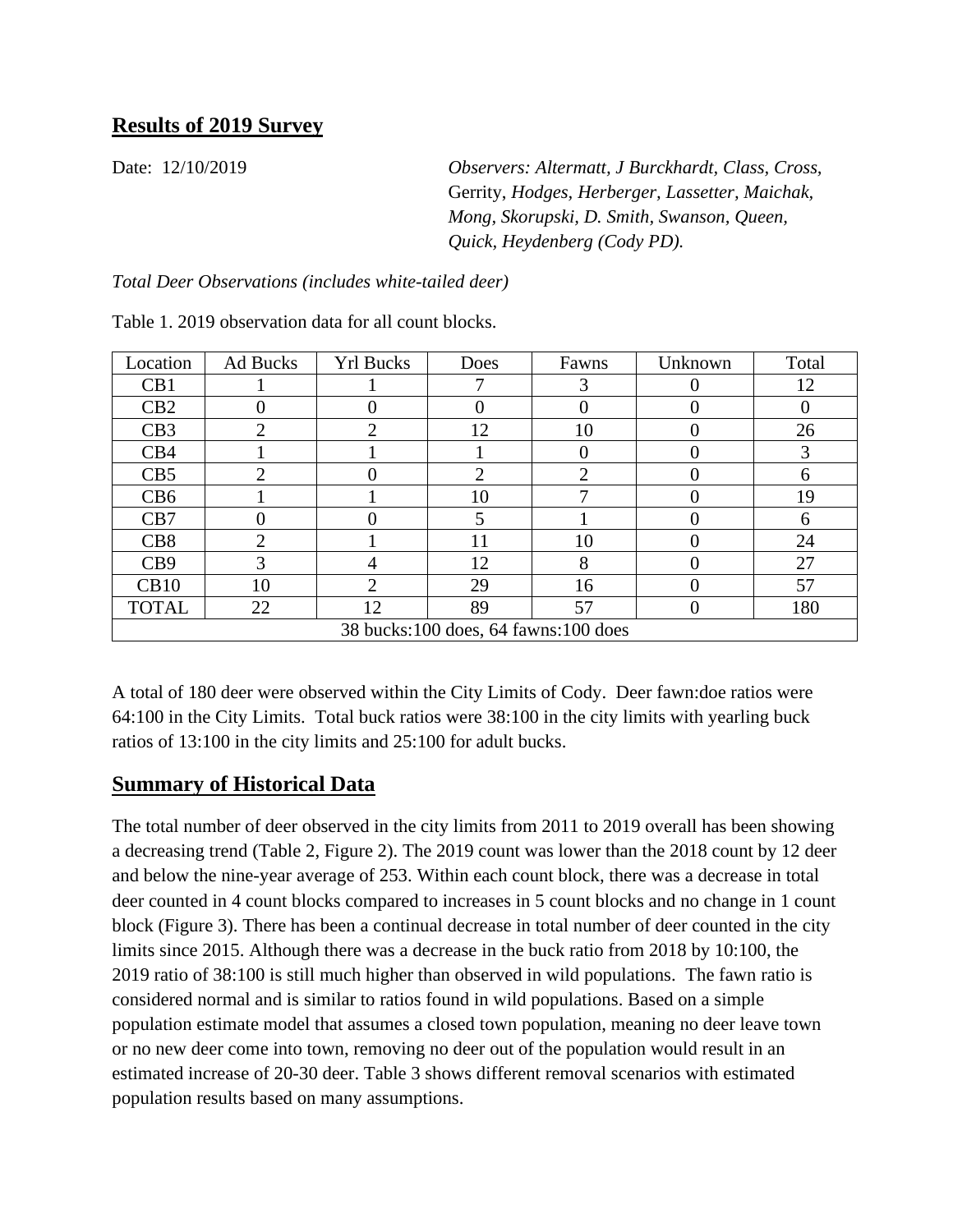### *Deer Counts*

| Count<br><b>Block</b> | 2011           | 2012           | 2013     | 2014           | 2015           | 2016     | 2017 | 2018           | 2019     |
|-----------------------|----------------|----------------|----------|----------------|----------------|----------|------|----------------|----------|
| 1                     | 35             | 42             | 59       | 57             | 60             | 19       | 28   | 24             | 12       |
| $\overline{2}$        | $\overline{0}$ | $\overline{0}$ | $\theta$ | 24             | 9              | $\theta$ | 9    | $\overline{0}$ | $\theta$ |
| 3                     | 68             | 41             | 49       | $\theta$       | 26             | 32       | 14   | 14             | 26       |
| $\overline{4}$        | 25             | 16             | 12       | 11             | 15             | 5        | 8    | 9              | 3        |
| 5                     | 56             | 46             | 43       | 32             | 43             | 29       | 37   | 31             | 6        |
| 6                     | 10             | 18             | 9        | 22             | 33             | 25       | 8    | 13             | 19       |
| 7                     | 42             | 25             | 27       | $\theta$       | $\overline{0}$ | 49       | 29   | 24             | 6        |
| 8                     | 1              | 8              | 18       | 31             | 34             | 17       | 22   | 13             | 24       |
| 9                     | 20             | 33             | 26       | $\overline{7}$ | 22             | 31       | 30   | 20             | 27       |
| 10                    | 50             | 30             | 49       | 84             | 41             | 51       | 57   | 44             | 57       |
| Total                 | 307            | 259            | 292      | 268            | 283            | 258      | 242  | 192            | 180      |

Table 2. Historical total count data (including white-tailed deer) within each Cody count block from 2011 to 2019.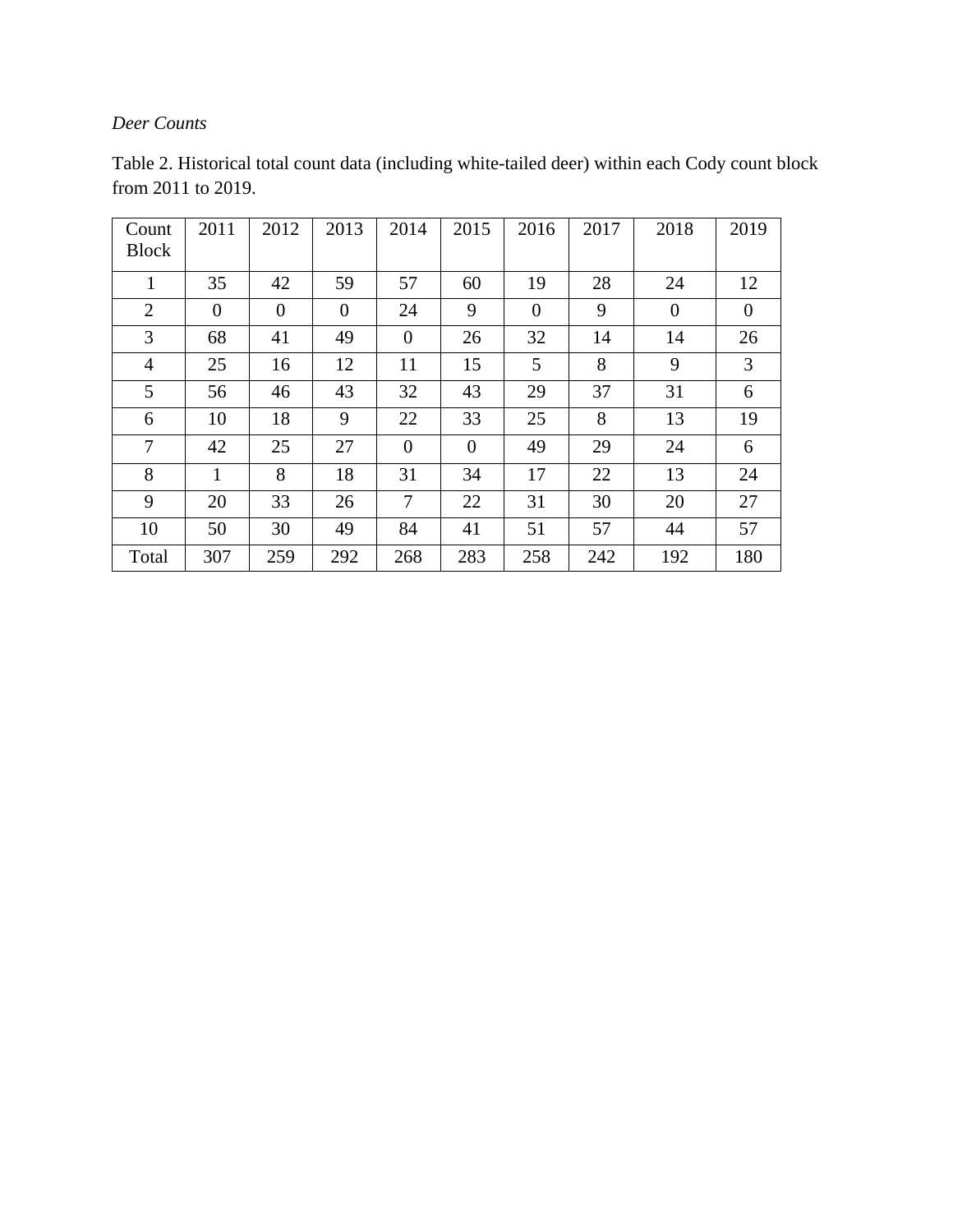

Figure 2. Total numbers of deer (including white-tailed deer) counted in all Cody city count blocks from 2011 to 2019.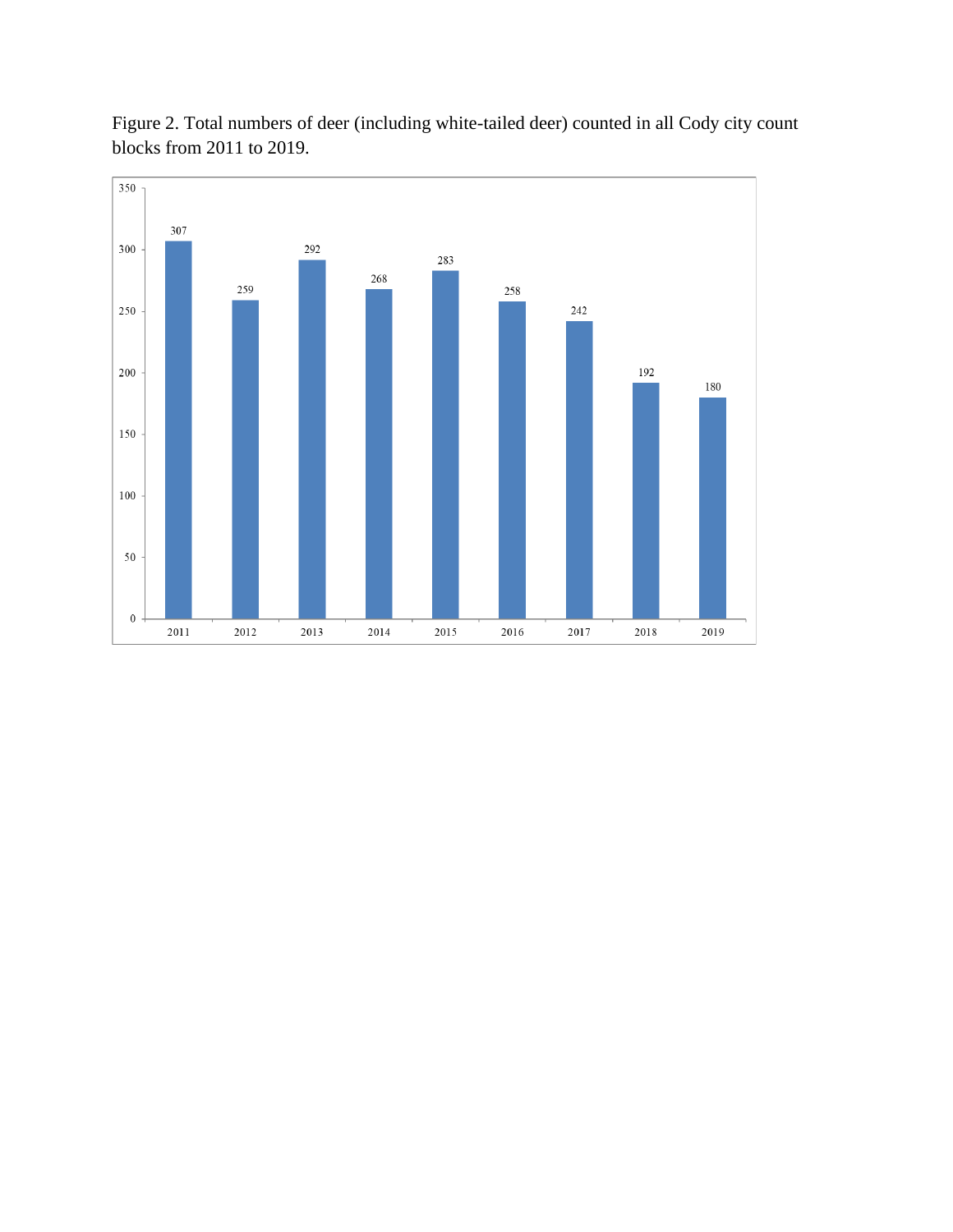Figure 3. Count block comparison data from 2018 to 2019. This figure shows change in deer numbers within each count block from 2018 to 2019. Shown above each set of bars is the change between years (black = increase or no change in numbers, red = decrease in numbers).

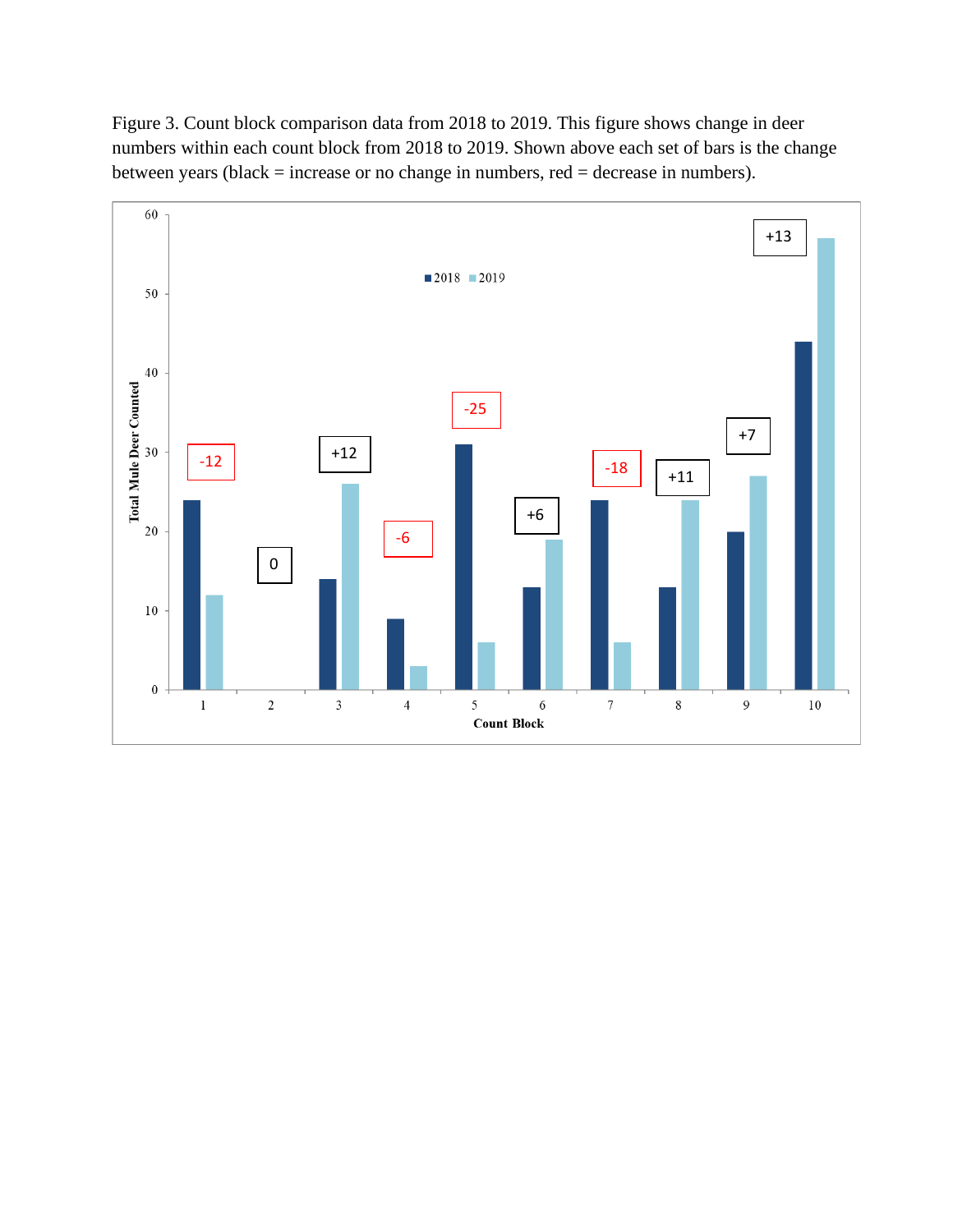Figure 4. Individual count block data, within each block is a bar graph depicting total number of deer counted in that block from 2011 to 2019 (left to right).

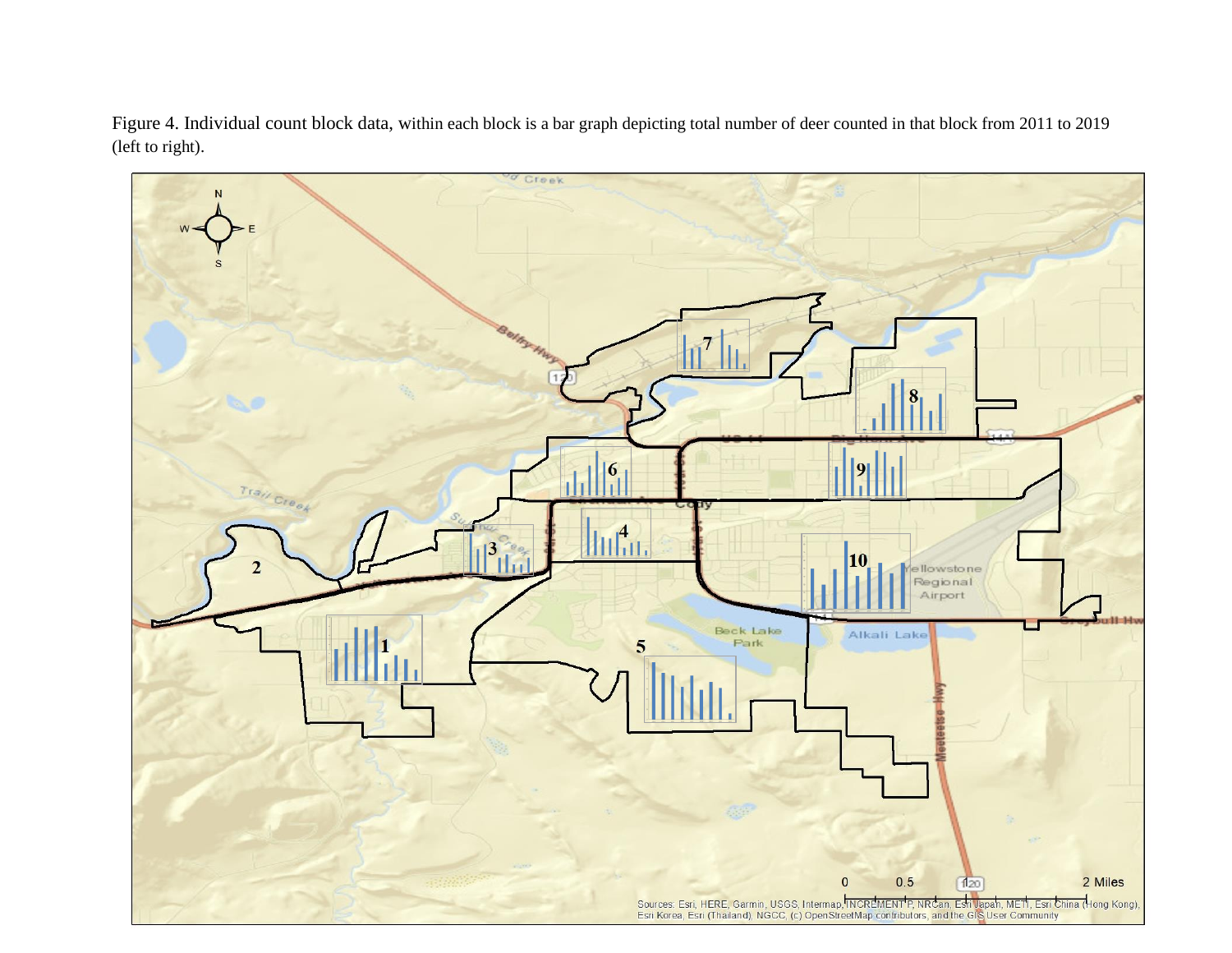Table 3. Cody town deer estimated influence of different adult doe removal scenarios (0, 25 and 50) on the population. There are many assumptions made in this model that could have influences on the total number estimated for 2020. The estimates do not account for any movement of deer into or out of the town population. The estimates also use the 2019 count data, which should be considered a minimum count because it is impossible to have 100% accuracy with a wildlife survey. Annual survival of deer (both adults and fawns) used in the estimates from one year to the next is lower than what we would see in the wild on a "normal" weather year. This lower survival estimate was used to account for the increased risks from car collisions and poor feed quality found in town. The number of potential fawns added to the population in 2020 is based on the average town fawn ratio of 70:100 adult does (2011-2019). *Overall, this is a very conservative estimate with many unaccounted for variables and will most likely predict a lower number of deer than what will actually be observed in town. Based on estimates from 2018, we could be as many as +30 deer off from our estimates.* 

| Removal #                   |      |               |              |       |                             |           |
|-----------------------------|------|---------------|--------------|-------|-----------------------------|-----------|
| $\mathbf{0}$                |      |               |              |       |                             |           |
| 2019 Count Data             |      |               |              |       | <b>Annual Survival Rate</b> |           |
|                             |      | Fawns (bucks) |              |       |                             |           |
|                             | Does | and does)     | <b>Bucks</b> | Total | <b>Adult Deer</b>           | Fawn Deer |
|                             | 89   | 57            | 34           | 180   | 90%                         | 75%       |
| # of deer<br>surviving into |      |               |              |       |                             |           |
| summer of 2020              | 80   | 43            | 31           |       |                             |           |
| # of potential              |      |               |              |       |                             |           |
| fawns (doe and              |      |               |              |       |                             |           |
| bucks) that will            |      |               |              |       |                             |           |
| add to total                |      |               |              |       |                             |           |
| numbers in 2020             | 56   |               |              |       |                             |           |
|                             |      |               | 2020         |       |                             |           |
|                             |      |               | Estimated    |       |                             |           |
|                             |      |               | Total        | 210   |                             |           |

*Zero Adult Doe Removals*

#### *25 Adult Doe Removals*

| Removal #        |      |               |              |       |                      |           |
|------------------|------|---------------|--------------|-------|----------------------|-----------|
| 25               |      |               |              |       |                      |           |
| 2019 Count Data  |      |               |              |       | Annual Survival Rate |           |
|                  |      | Fawns (bucks) |              |       |                      |           |
|                  | Does | and does)     | <b>Bucks</b> | Total | <b>Adult Deer</b>    | Fawn Deer |
|                  | 89   | 57            | 34           | 180   | 90%                  | 75%       |
| # of deer        |      |               |              |       |                      |           |
| surviving into   |      |               |              |       |                      |           |
| summer of 2020   | 55   | 43            | 31           |       |                      |           |
| # of potential   |      |               |              |       |                      |           |
| fawns (doe and   |      |               |              |       |                      |           |
| bucks) that will |      |               |              |       |                      |           |
| add to total     |      |               |              |       |                      |           |
| numbers in 2020  | 39   |               |              |       |                      |           |
|                  |      |               | 2020         |       |                      |           |
|                  |      |               | Estimated    |       |                      |           |
|                  |      |               | Total        | 167   |                      |           |